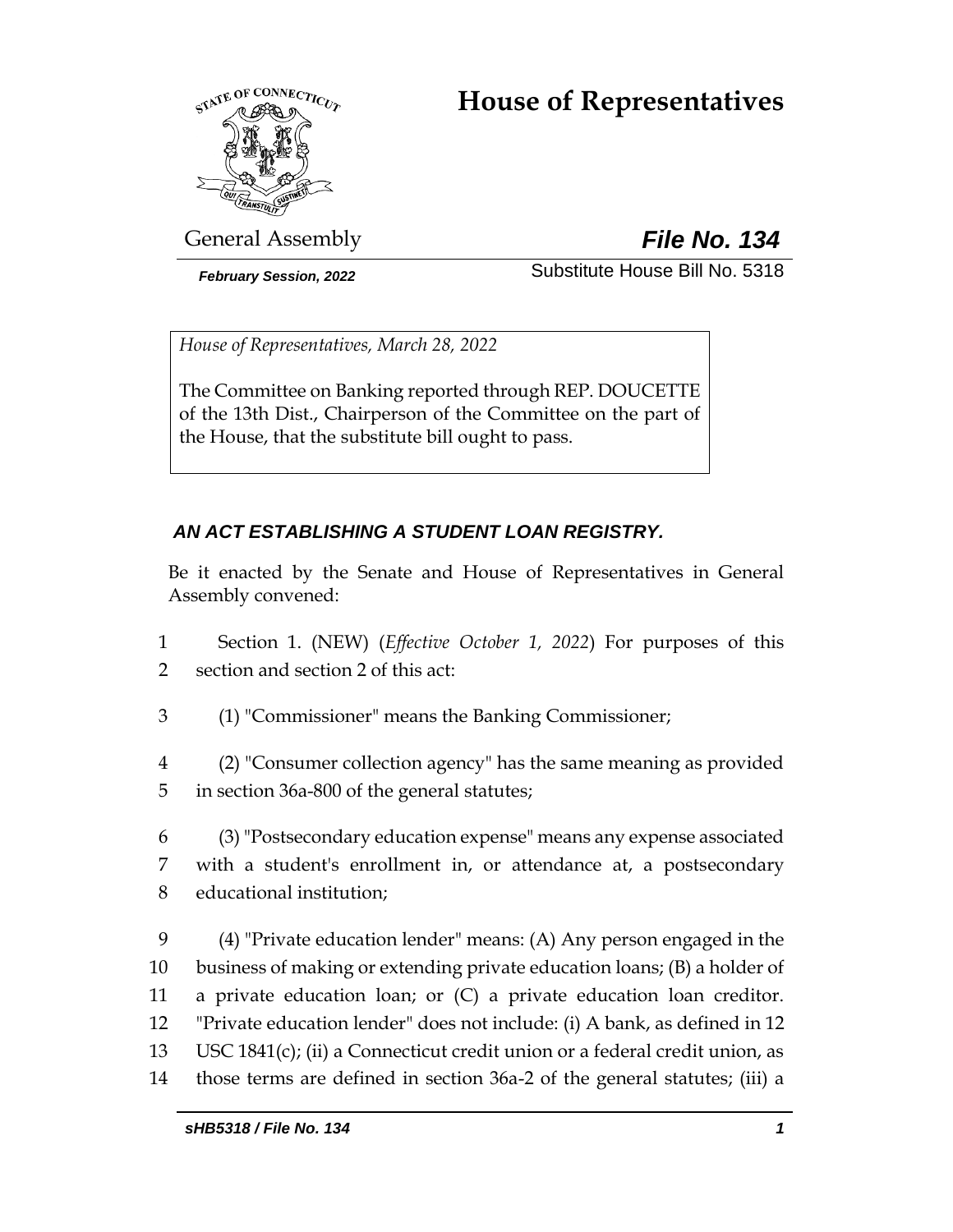consumer collection agency, licensed pursuant to section 36a-801 of the general statutes; (iv) a student loan servicer, licensed pursuant to section 36a-847 of the general statutes; or (v) the Connecticut Higher Education Supplemental Loan Authority, as described in section 10a-179a of the general statutes;

 (5) "Private education loan" means credit that: (A) Is extended to a consumer expressly, in whole or in part, for postsecondary educational expenses, regardless of whether the credit is provided by the postsecondary educational institution that the student attends; and (B) is not made, insured or guaranteed under Title IV of the Higher Education Act of 1965, as amended from time to time. "Private education loan" does not include: (i) A loan that is secured by real property, regardless of the purpose of the loan; or (ii) an extension of credit in which the covered postsecondary educational institution is the lender if: (I) The term of the extension of credit is ninety days or less; or (II) an interest rate is not applied to the credit balance and the term of the extension of credit is one year or less, even if the credit is payable in greater than four installments;

 (6) "Private education loan borrower" means any resident of the state, including a student loan borrower, who has received or agreed to pay a private education loan for the resident's own postsecondary education expenses;

 (7) "Private education loan creditor" means: (A) Any person to whom a debt is owed by a debtor, where such debt results from a private education loan; or (B) any person to whom such debt is assigned. "Private education loan creditor" does not include a consumer collection agency, a student loan servicer or any department or agency of the United States, this state, any other state or any political subdivision thereof; and

 (8) "Student loan servicer" has the same meaning as provided in section 36a-800 of the general statutes.

Sec. 2. (NEW) (*Effective October 1, 2022*) (a) Except for a public or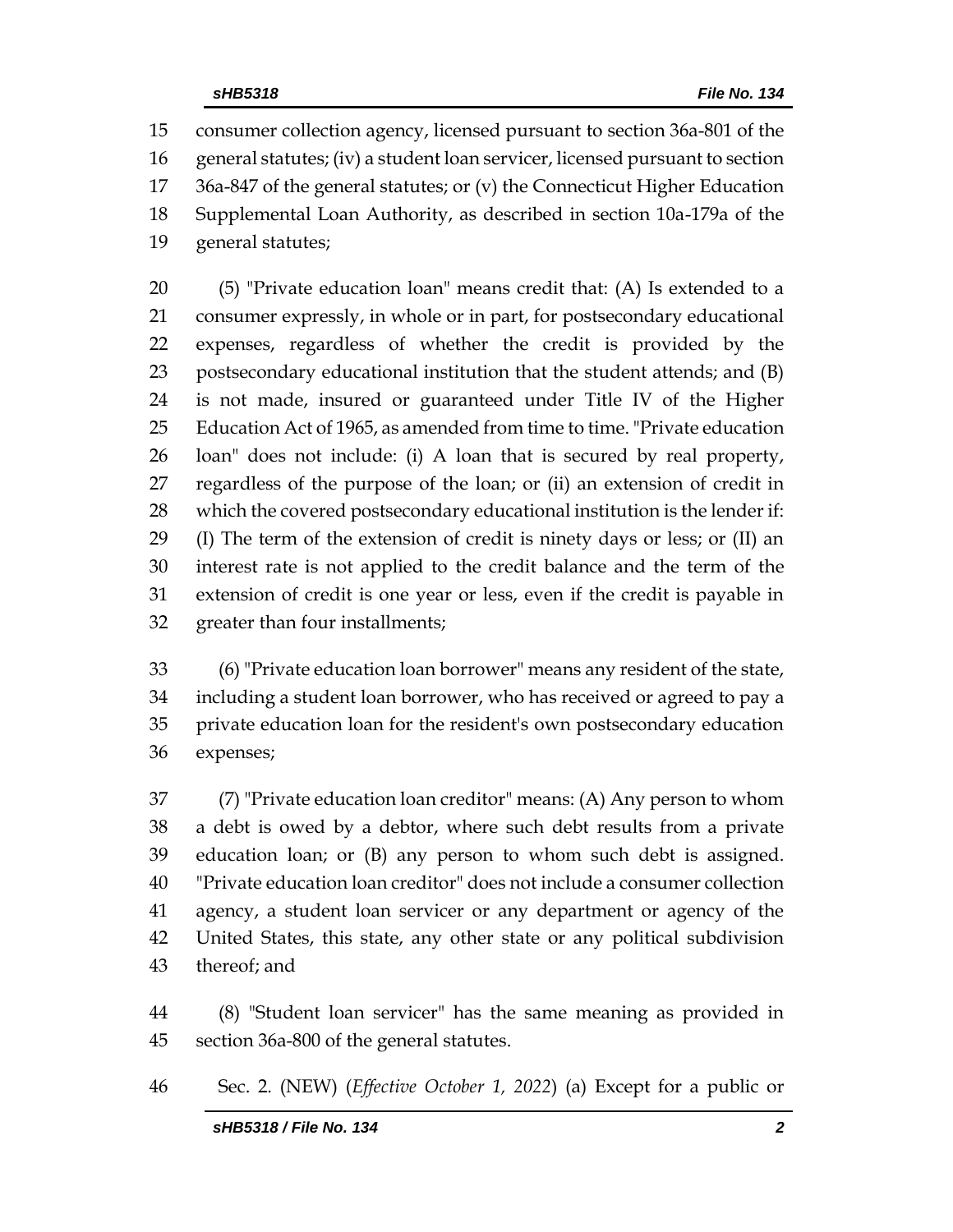*sHB5318 File No. 134* private nonprofit postsecondary educational institution, for which the commissioner may prescribe an alternative registration process and fee structure, a private education lender shall, prior to making a private education loan to a resident of the state: (1) Register with the commissioner in the form and manner prescribed by the commissioner; and (2) Provide the commissioner, at the time of registration and not less than annually thereafter, and at other times upon the commissioner's request, with the following documents and information in the form and manner prescribed by the commissioner: (A) A list of all schools attended by private education loan borrowers to whom the private education lender provided a private education loan; (B) The number of private education loans made annually to private education loan borrowers; (C) The number of private education loans made annually at each school listed pursuant to subparagraph (A) of this subdivision; (D) The dollar amount of private education loans made annually; (E) The spread of interest rates for private education loans made annually; (F) The number of private education loans made with a cosigner annually;

 (G) The default rate for private education loan borrowers obtaining private education loans from the private education lender, including the default rate for private education loans made to private education loan borrowers for each school listed pursuant to subparagraph (A) of this subdivision;

 (H) A copy of each model promissory note, agreement, contract or other instrument used by the private education lender during the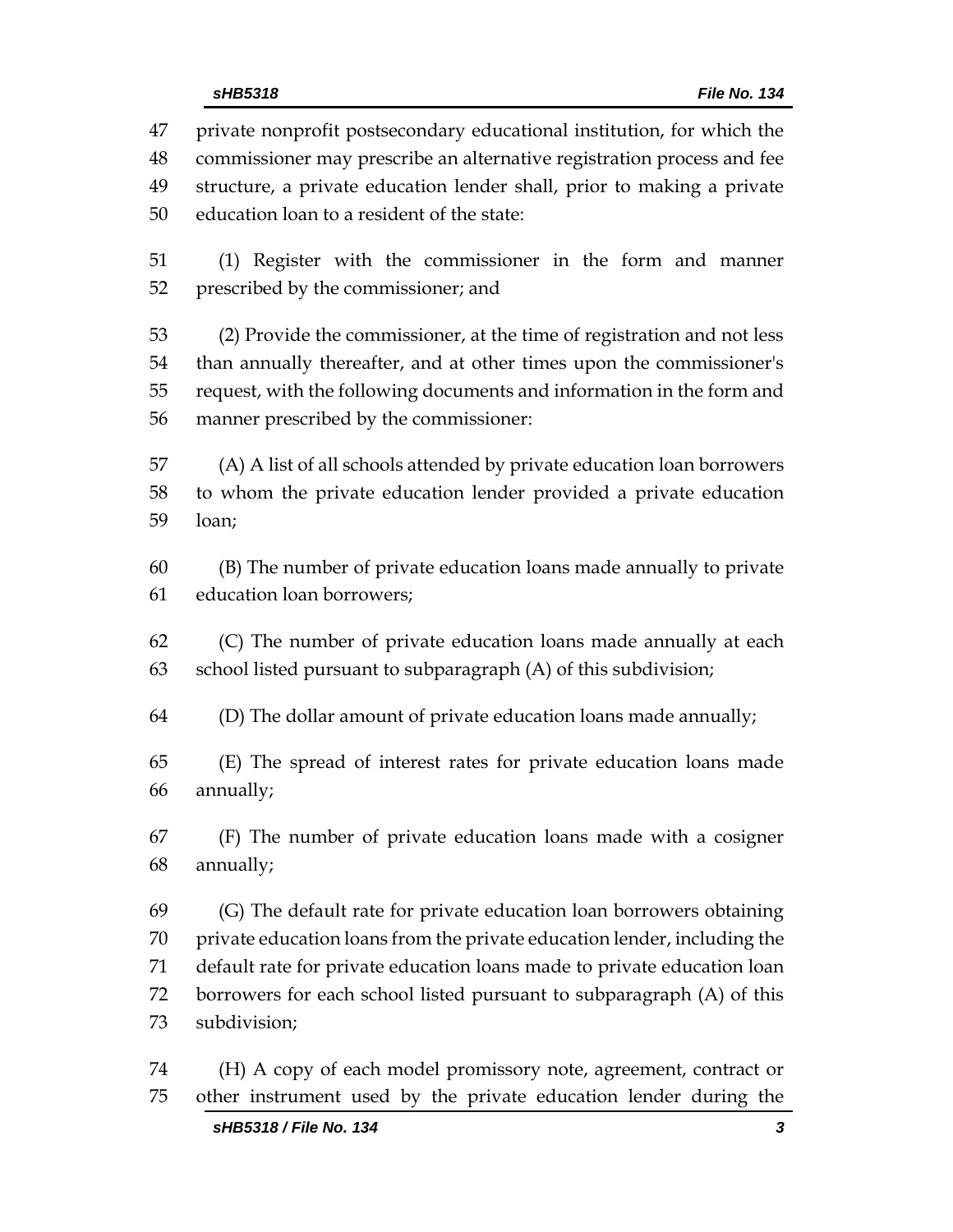previous year to substantiate that a private education loan has been extended to a private education loan borrower or that a private education loan borrower owes a debt to the lender; and (I) The name and address of the private education lender and any officer, director, partner or owner of a controlling interest of the lender. (b) The commissioner shall create a publicly accessible Internet web site that includes the following information about private education lenders registered in the state: (1) The name, address, telephone number and Internet web site for all registered private education lenders; (2) A summary of the information provided pursuant to subdivision (2) of subsection (a) of this section; and (3) Copies of all model promissory notes, agreements, contracts and other instruments provided to the commissioner in accordance with subparagraph (H) of subdivision (2) of subsection (a) of this section. (c) The commissioner may take action pursuant to section 36a-50 of the general statutes to enforce the provisions of this section. (d) The commissioner may order that any person who has been found to have violated any provision of this section and has thereby caused financial harm to a consumer be barred for a term not exceeding ten years from acting as a private education lender or a stockholder, officer, director, partner or other owner or employee of a private education lender.

This act shall take effect as follows and shall amend the following sections: Section 1 *October 1, 2022* New section Sec. 2 *October 1, 2022* New section

*BA Joint Favorable Subst.*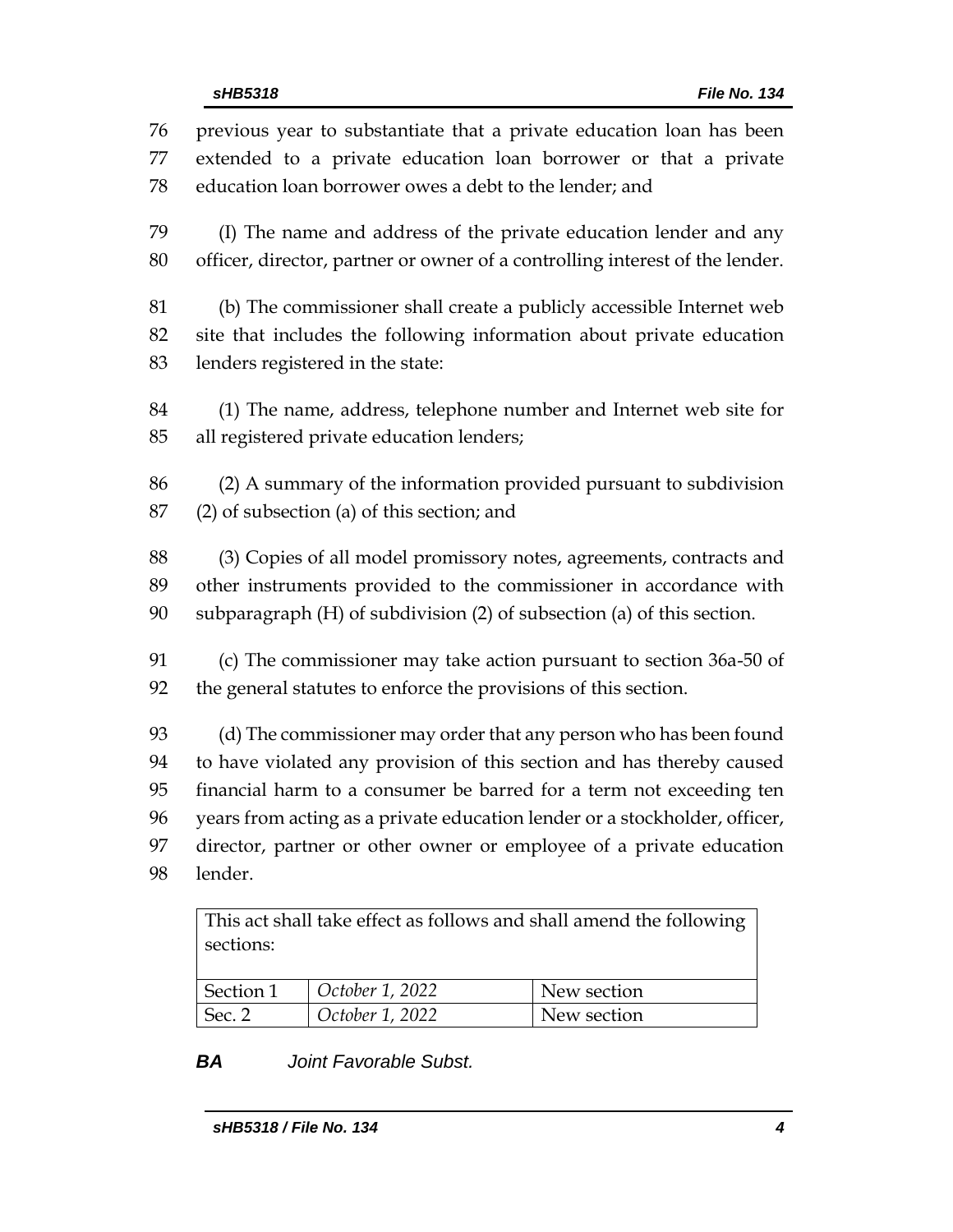*The following Fiscal Impact Statement and Bill Analysis are prepared for the benefit of the members of the General Assembly, solely for purposes of information, summarization and explanation and do not represent the intent of the General Assembly or either chamber thereof for any purpose. In general,*  fiscal impacts are based upon a variety of informational sources, including the analyst's professional *knowledge. Whenever applicable, agency data is consulted as part of the analysis, however final products do not necessarily reflect an assessment from any specific department.*

## *OFA Fiscal Note*

#### *State Impact:*

| <b>Agency Affected</b>      | <b>Fund-Effect</b>    | FY 23 \$  | FY 24 \$  |
|-----------------------------|-----------------------|-----------|-----------|
| <b>Banking Dept.</b>        | BF - Cost             | 146,668   | 145,919   |
| <b>Banking Dept.</b>        | BF - Revenue          | Potential | Potential |
|                             | Gain                  |           |           |
| UConn Health Ctr.           | Various -             | See Below | See Below |
|                             | <b>Potential Cost</b> |           |           |
| Board of Regents for Higher | Various -             | See Below | See Below |
| Education                   | <b>Potential Cost</b> |           |           |

Note: BF=Banking Fund; Various=Various

#### *Municipal Impact:* None

#### *Explanation*

The bill requires the Department of Banking (DOB), starting on October 1, 2022, to establish a student loan registry for private education lenders and requires these lenders to register before making a private education loan to a Connecticut resident. This is anticipated to result in a cost to the state of up to \$146,668 in FY 23 and up to \$145,919 in FY 24.

The cost to the state includes personnel cost to DOB of approximately \$70,930 in FY 23 and \$73,058 in FY 24 associated with hiring one Financial Examiner, as DOB does not currently have the staff to meet the requirements contained in the bill. In addition to the personnel cost, corresponding fringe benefits costs of \$70,738 in FY 23 and \$72,861 in FY 24 would also be charged to the Banking Fund1.

<sup>&</sup>lt;sup>1</sup> The fringe benefit costs for employees funded out of other appropriated funds are budgeted within the fringe benefit account of those funds, rather than the fringe benefit accounts within the Office of the State Comptroller. The estimated active employee fringe benefit cost associated with most personnel changes for other appropriated fund employees is 99.73% of payroll in FY 23.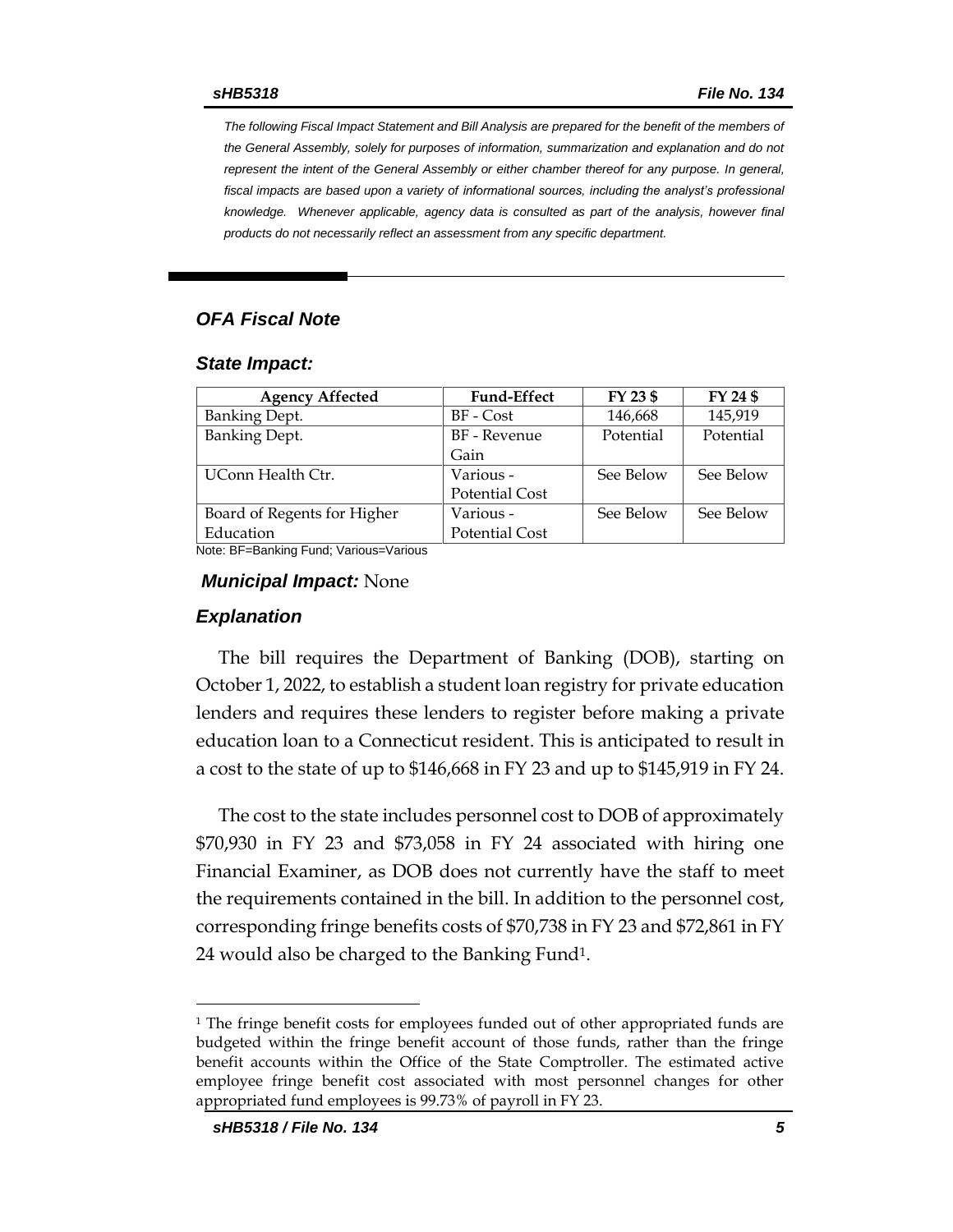Additionally, there would be a one-time cost of \$5,000 for equipment and training in FY 23.

The bill also allows the DOB Commissioner: 1) to establish a fee structure for the registration but does not specify the amount of such a fee and, 2) to enforce violations of the bill's requirements under existing authority for banking law violations. The amount of revenue associated with the fee cannot be determined until the fee is established. Additionally, the potential revenue from any fines would be dependent on the number of violations and the fines charged.

Finally, the bill allows the DOB Commissioner to prescribe alternate registration processes and fee structures for private education lenders and nonprofit postsecondary educational institutions. This could result in a potential cost to the University of Connecticut Health Center and to Southern Connecticut State University, as the public institutions of higher education that directly offer student loans. The potential cost is dependent on: (1) whether the banking department creates a registration process with an associated fee, and if so, (2) the fee amount.

#### *The Out Years*

The annualized ongoing fiscal impact identified above would continue into the future subject to inflation.

*Sources: Core-CT Financial Accounting System*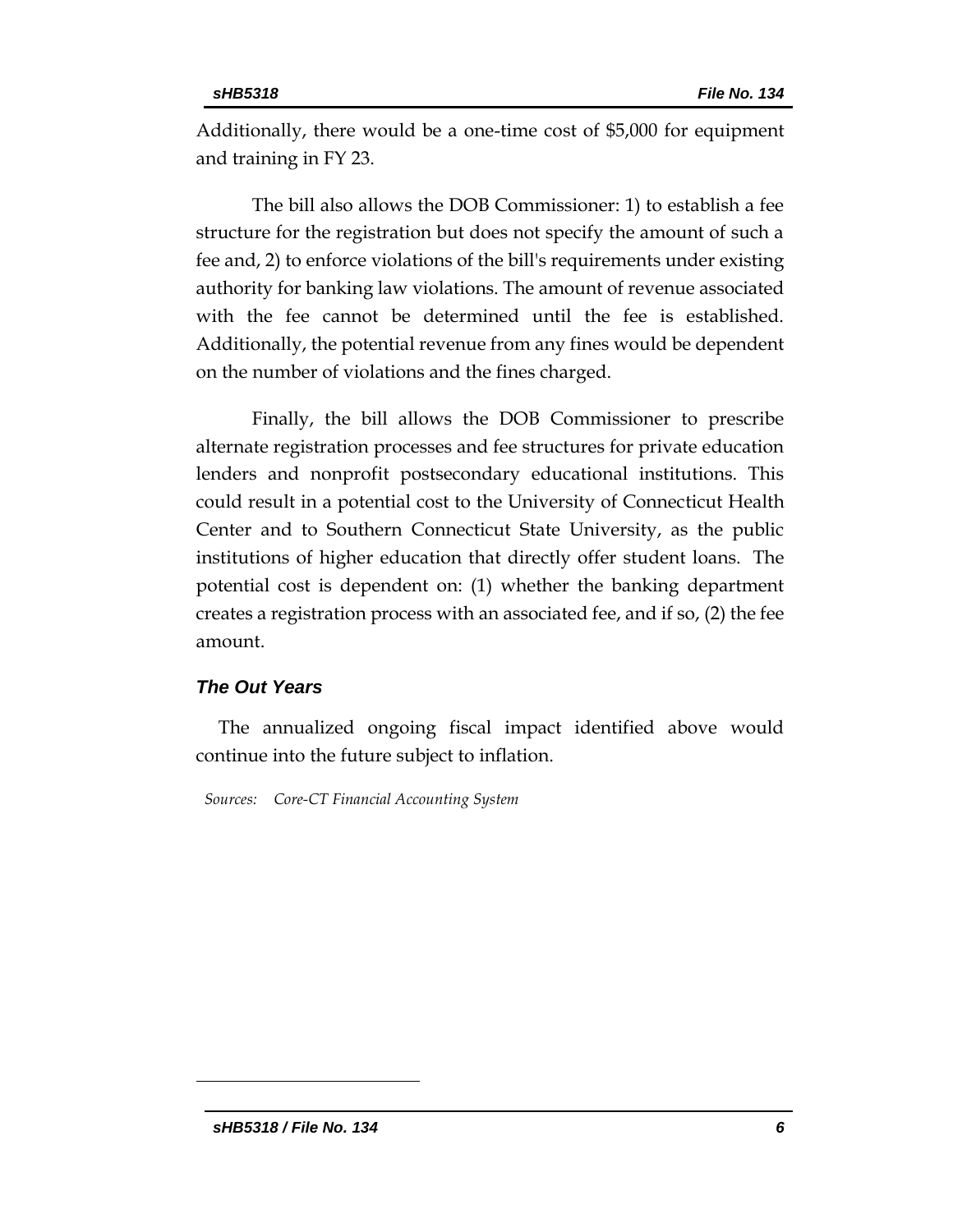## **OLR Bill Analysis sHB 5318**

### *AN ACT ESTABLISHING A STUDENT LOAN REGISTRY.*

#### **SUMMARY**

This bill requires private educations lenders (e.g., non-bank lenders making private education loans to student borrowers) to register with the Department of Banking (DOB) commissioner before making a private education loan (i.e., student loan) to a Connecticut resident. It also requires these lenders, before they make loans to Connecticut residents, to annually provide the commissioner with certain information, beginning when they register.

Under the bill, the information the lenders must provide include, among other things, the (1) number and dollar amount of total loans made, (2) number of loans made with a cosigner, (3) interest rates spread, and (4) schools attended by borrowers. The commissioner must publish on a public website a summary of the information he receives, certain lender contact information, and copies of model documents.

The bill applies the commissioner's existing general authority to enforce violations of the state's banking laws to violations of the bill's requirements. This includes (1) conducting an administrative hearing proceeding and imposing fines of up to \$100,000; (2) seeking a court order for injunctive relief, direct compliance, restitution, or a fine; and (3) ordering restitution or disgorgement. It also allows him to bar individuals from acting as private education lenders for up to 10 years for violating these requirements.

EFFECTIVE DATE: October 1, 2022

#### **LENDERS COVERED BY THE BILL**

The bill's registration and information disclosure requirements apply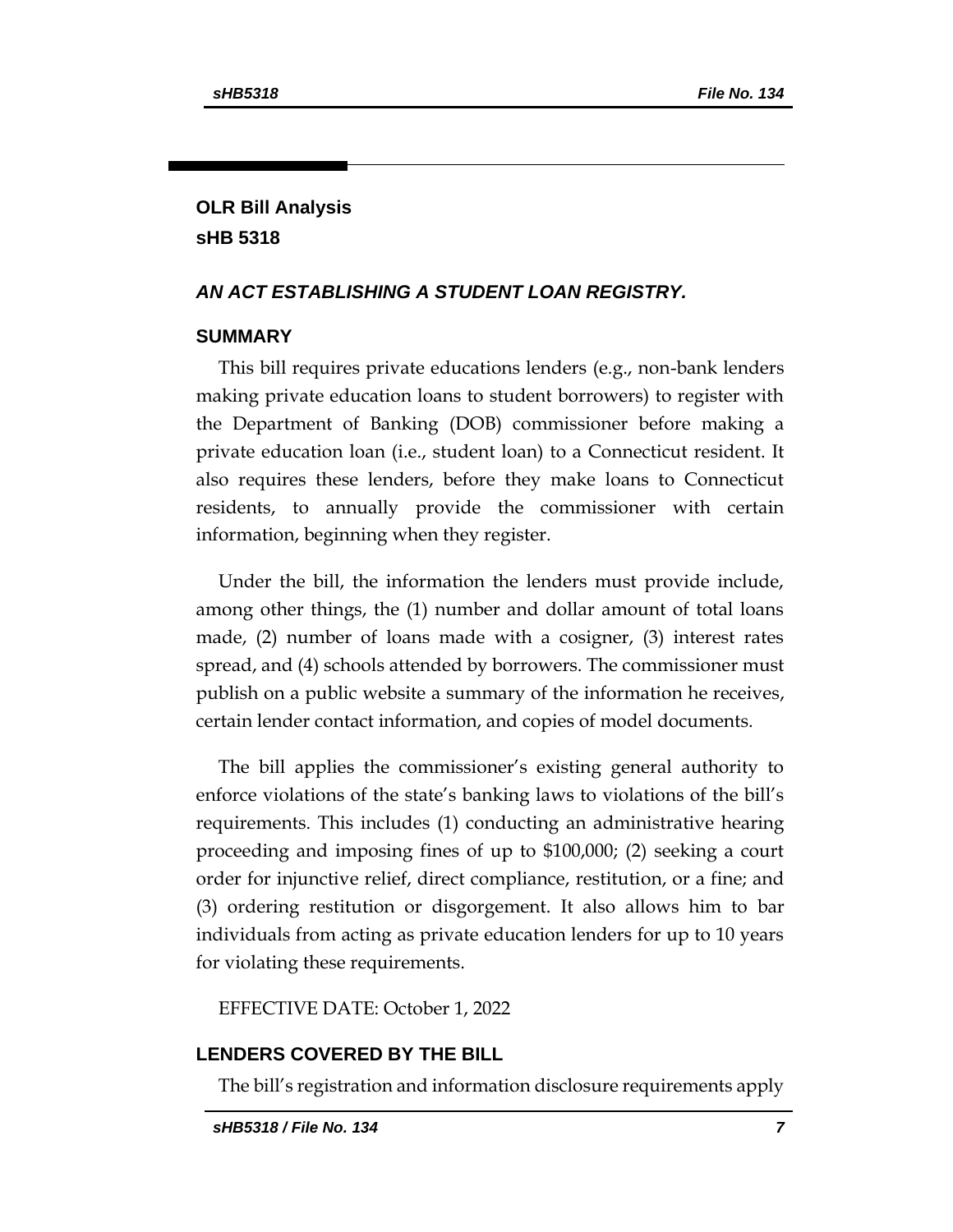to the following as "private education lenders":

- 1. persons in the business of making or extending private education loans,
- 2. holders of private educations loans, or
- 3. private education loan creditors (excluding federal, state, or local government agencies).

The bill excludes from the requirements banks, Connecticut or federally chartered credit unions, licensed consumer collection agencies or student loan servicers, and the Connecticut Higher Education Supplemental Loan Authority (CHESLA).

Under the bill, a "private education loan" is credit (1) extended expressly, in whole or part, for a borrower's postsecondary educational expenses, regardless of whether it is provided by the postsecondary educational institution a student attends, and (2) not made, insured, or guaranteed under certain federal laws (i.e., is not a federally issued education loan).

The bill excludes (1) loans secured by real property or (2) extensions of credit in which the covered postsecondary educational institution is the lender if (a) the credit's term is 90 days or less or (b) an interest rate is not applied to the credit balance and the term is one year or less, even if the credit is payable in five or more installments.

#### **REGISTRATION REQUIREMENTS**

The bill requires private education lenders to register with the DOB commissioner, in a form and manner he prescribes, before making private education loans to Connecticut residents. However, it allows the commissioner to prescribe an alternate registration process and fee structure for nonprofit postsecondary educational institutions. (The bill is silent about a fee structure for the other registrants).

#### **REGISTRY INFORMATION**

The bill requires each registrant to provide the commissioner,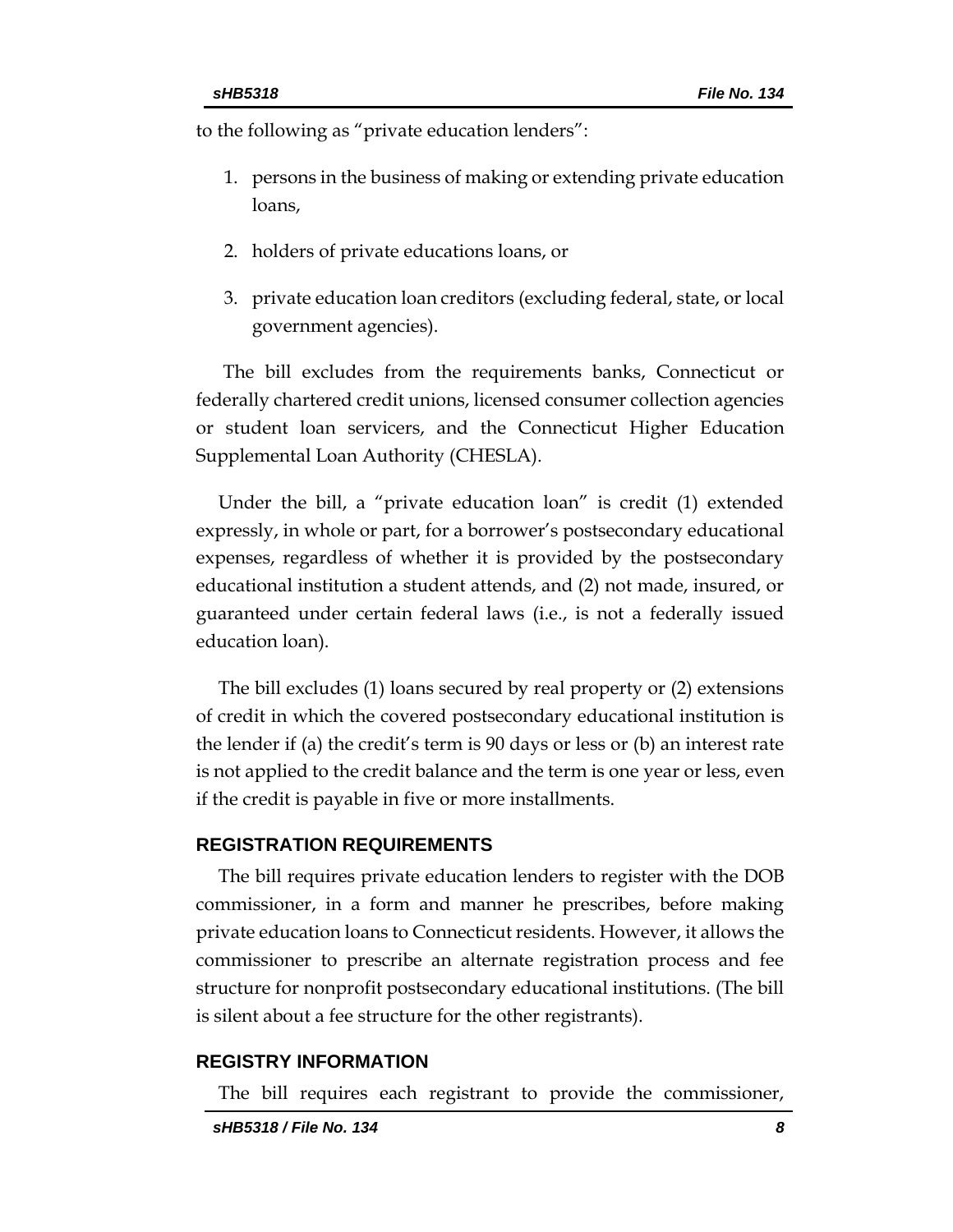annually beginning when it registers, and also upon the commissioner's request, certain documents and information. The information must also be provided before a registrant makes private education loans to Connecticut residents. It must be in a form and manner the commissioner prescribes and include:

- 1. the name and address of the lender and of its officers, directors, partners, or owners of a controlling interest;
- 2. a list of all the schools their borrowers attend and the number of loans made annually at each school;
- 3. the number, dollar amount, and interest rates spread of private education loans made annually;
- 4. the number of loans made with a cosigner annually;
- 5. the default rate for borrowers, including the default rate for each school attended by borrowers; and
- 6. a copy of each model promissory note, agreement, contract, or other instrument the lender used the previous year to substantiate debt (i.e., confirm that a loan was extended or that the borrower owes a debt to the lender).

## **PUBLIC ONLINE RESOURCE**

The bill requires the commissioner to create a publicly available website that includes:

- 1. each registered lender's name, address, telephone number, and website;
- 2. a summary of the information they must annually provide to the commissioner (e.g., list of schools borrowers attend, number of loans made annually, interest rates spread, as described above); and
- 3. copies of the model promissory notes, agreements, contracts, and